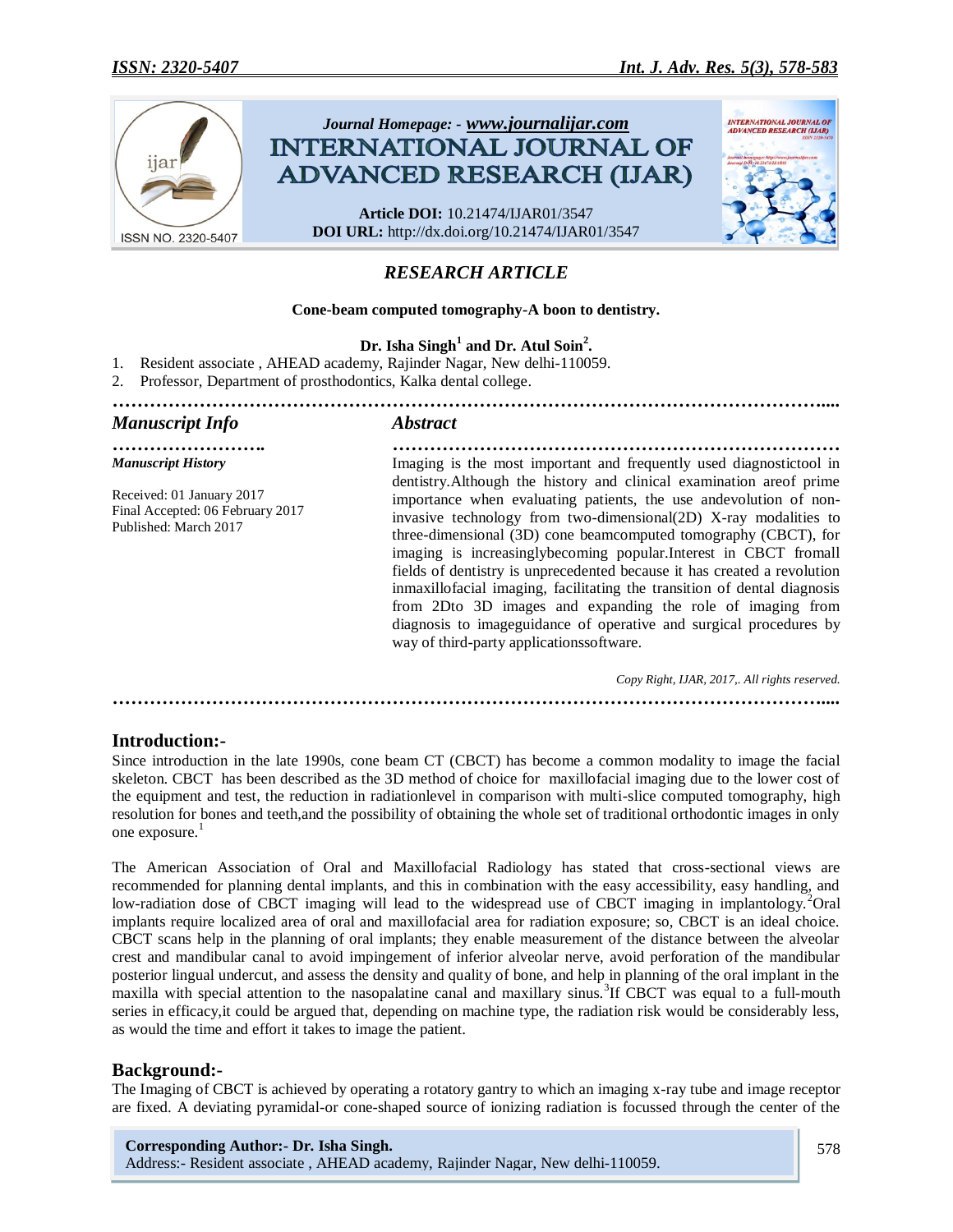area of interest onto an area image receptor on the opposing side. The x-ray tube and image receptor rotate around a rotation fulcrum fixedwithin the center of the region of interest. During the rotation, multiple ( 150 - 600) sequential planar projection images of the fieldof view (FOV) are obtained in a complete or partial arc. This technique varies from a traditional medical CT machine, which uses a fan-shapedx-ray beam in a helical progression to acquire individual image slices ofthe FOV and then heaps the slices to acquire a 3D image. Each slicerequires a distinct scan and separate 2D reconstruction. Since CBCTexposure incorporates the entire FOV, only one rotational sequence of thegantry is necessary to acquire enough data for image reconstruction.<sup>4</sup>

The four components of CBCT image production are (1) acquisition configuration, (2) image detection, (3) image reconstruction, and (4) image display.The dimensions of the FOV or scan volume able to be covered depend primarily on the detector size and shape, the beam projection geometry and the ability to collimate the beam.During the scan, single exposures are made at certain degree intervals, providing individual 2D projection images.The resolution, and therefore detail, of CBCT imaging is determined by the individual volume elements or voxels produced from the volumetric data set. In CBCT imaging, voxel dimensions primarily depend on the pixel size on the area detector, unlike those in conventional CT, which depend on slice thickness.<sup>4</sup>

#### **Benefits of cone-beam CT in dentistry:-**

CBCT equipment occupies less room space compared to conventional CT machine. Structural relationships of hard and soft tissues canbe observed directly. The ability to rotate images and toadd or subtract structural components permitsrelationships to be studied. Contiguous structures canbe separated and normal hidden surfaces examined indetail. Accurate linear and volumetric measurementscan be made. It eliminates superimposition of images ofstructures outside the area of interest.CBCT imaging produces images with sub millimetre isotropic voxel resolution, which achieve accurate level of spatial resolution for maxillofacial imaging. Images of the patient can be acquired in sitting, standing or supine position.CBCT volumetric data is isotropic, which means all three dimensions of the image voxels are the same. This makes it possible to reorient the images to fit the patient's anatomic features and perform real-time measurements.<sup>5,6</sup>

### **Applications of CBCT in dentistry:-**

#### *Implant Dentistry:-*

Conventional panoramicradiography is unable to imageadequate bony support preoperatively. Obviously,having this information preoperatively greatly reducesthe likelihood of the need to change thetreatment approach intraoperatively.The reported indications for CBCT use in implant dentistry vary from preoperative analysis regarding specific anatomic considerations, site development using grafts, and computer-assisted treatment planning to postoperative evaluation focusing on complications due to damage of neurovascular structures. It will be difficult to prove a clear and statistically significant benefit of cross-sectional imaging (with special emphasis on CBCT) over conventional twodimensional imaging such as panoramic radiography with respect to damage of the IAN or other vital neurovascular structures in the arches resulting in dysesthesia or pain in comparative prospective studies due to the high number of cases needed for such an evaluation.

#### *Orthognathic Surgery:-*

A 3-dimensional modelcan be reliably adopted for orthodontic and orthognathicanalysis and surgical prediction, extensive researchis needed to characterize the landmarks andrelationships that this technology allows us to measure.As useful as cephalometric analysis can be, its imagingaccuracy is inadequate in such deformities ashemifacial microsomia, severe facial asymmetries, andocclusal cant. Volumetric analysis promises to offer better prediction in terms of the morphology of the defect, as well as the volume of graft material necessary for repair. Questions abound regarding the stability of the arch after grafting, the quality of the bone graft over time, and the effect on overall facial growth; CBCT provides a means to investigate these issues in depth. Onlydifficulty is how best to apply and manipulate that data for more accurate surgery and treatmentplanning.<sup>8</sup>

In 2009, Swennen et al. recommended the following three-stage sequence for imaging when evaluating surgical treatment outcomes using CBCT: In Stage 1 (3–6 weeks post-operatively): imaging is used to verify the transfer of bony parts. This time frame circumvents post-operative soft tissue swelling which might interfere in occlusion and is prior to bony consolidation, thereby providing proper visualization of osteotomy lines.In Stage 2 (6 months to 1 year post-operatively: imaging at this stage evaluates the soft tissue response and should preferably occur after the removal of orthodontic brackets. In Stage 3 (2 years or more post-operatively): this imaging is used to evaluate longterm changes in surgical treatment.<sup>9</sup>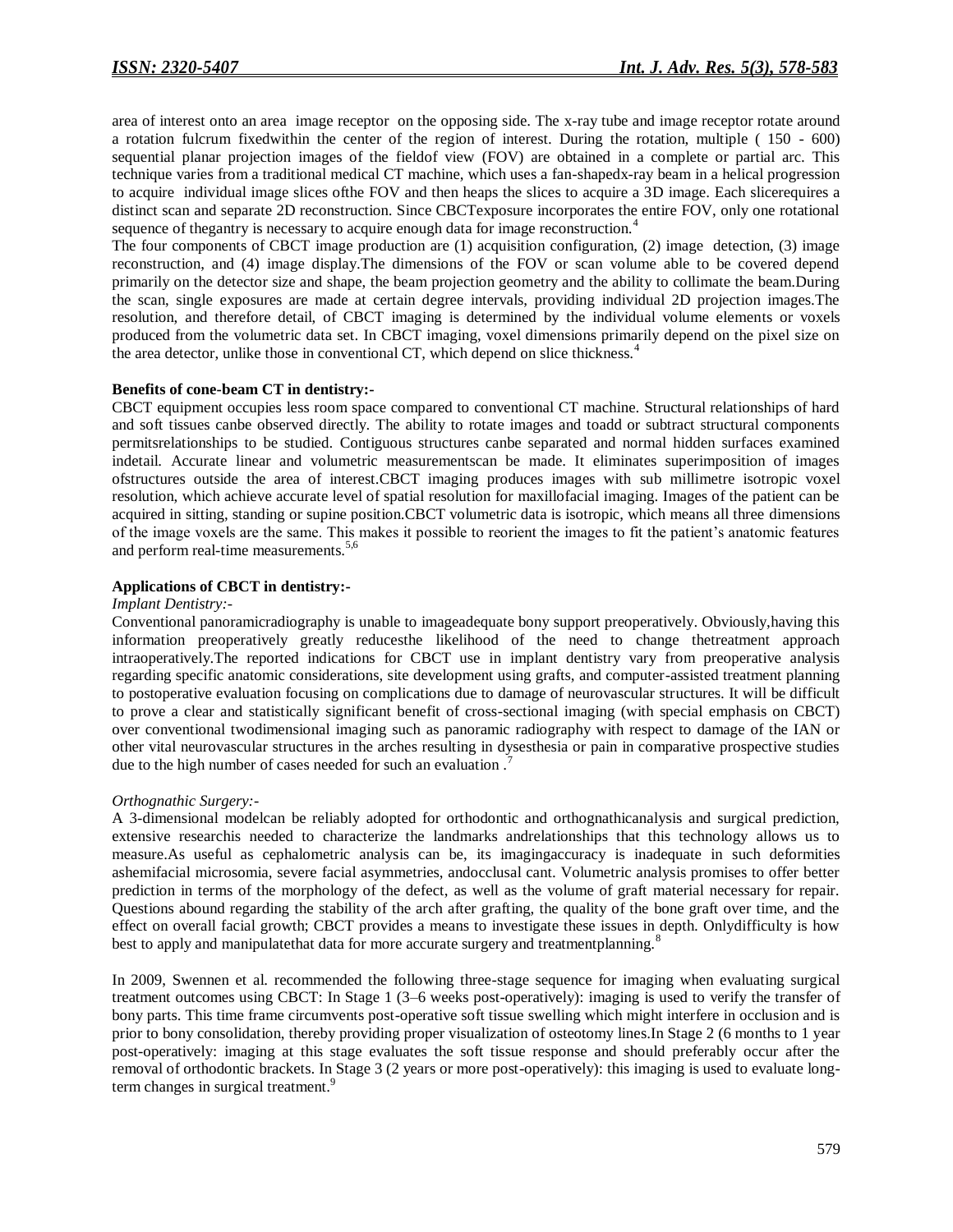### *Orthodontics:-*

Orthodontists can use CBCT images in orthodontic assessment and cephalometric analysis.Today, CBCT is already the tool of choice in the assessment of facial growth, age, airway function and disturbances in tooth eruption.<sup>10,11</sup> While 3D CBCT images are most often used to assess skeletal contributions to malocclusion, researchers are now investigating the use of these images to assess dental relationships in orthodontic patients.<sup>12</sup>CBCT likely will provide information that could result in one or more of the following outcomes: (1) enhanced diagnosis, such as precisely localizing impacted and supernumerary teeth; (2) quantifying the magnitude of a defect or deformity, such as in patients with craniofacial anomalies; (3) improving differential diagnosis of skeletal, dental or combined malocclusions, including identifying the jaw(s) contributing to malocclusion and determining whether the discrepancy is bilateral or unilateral, such as in orthognathic surgery, asymmetry, craniofacial anomaly and open bite cases; and (4) helping to identify possible causes of malocclusions, such as the contribution of TMJ abnormalities to an open bite or asymmetry.<sup>13</sup>

The decision regarding the use of CBCT depends on the severity of malocclusion. The more severe the malocclusion, the more probability of needing the examination and similarly the milder the malocclusion, the less likelihood of needing a CBCT scans. Malocclusion severity is understood as the presence of vertical and sagittal skeletal discrepancies, facial asymmetry, craniofacial malformation and tooth eruptive disorders. There is no rationale in indicating CBCT for patients with Class I malocclusion and anterior crowding.<sup>14,15</sup>

### **Airway morphology and obstructive sleep apnoea:-**

Cone beam computed tomography can better assess the cross-sectional dimensions of the airway space than conventional 2D radiography. The drawing of airway circumferences and calculation of cross-sectional areas by computer also greatly reduces operator-dependent bias.<sup>16</sup>Aboudara et al found much larger interindividual variations of the volume and area of the upper airway in cephalograms than with  $CT$ .<sup>17</sup>

### **Caries diagnosis:-**

CBCT imaging appears to be the bestprospect for improving the detection and depth assessment of caries in approximaland occlusal lesions. Recent work with benchtop-based local orlimited CBCT (LCT) systems has demonstrated the potential for caries detectionand depth characterization by high-resolution systems.Further studies are needed to evaluate CBCT for the detection of occlusal or pit and fissure caries, a task for which 2D imaging has been weak.<sup>18,19</sup>

### **Periodontal applications:-**

Mol et al observed that the CBCT images provided more accurate information on periodontal bone levels in three dimensions than the images of photostimulated phosphor plates. In a similar study, it was found that CBCT was better in morphological description of periodontal bone defects, while the images obtained by charged coupled device sensor provided more bone details.<sup>20</sup> Noujeim et al concluded that CBCT technique has better diagnostic accuracy than periapical films in the detection

of interradicular periodontal bone defects.<sup>21</sup>

CBCT measurements were foundto be equivalent to direct measurements and dehiscenceswere diagnosed with higher accuracy than fenestrations. CBCT images wereused for alveolar bone width measurements.Intrasurgical furcation involvement measurements were compared by using CBCT images and it was reported that CBCT images demonstrated a high accuracy in assessing the loss of periodontal tissue and classifying the degree of furcation involvement in maxillary molars.<sup>22</sup>

#### **Endodontic applications:-**

CBCT for endodontic purposes appears to be the most promising use ofCBCT, in many instances instead of 2D images. Endodontic applications include the diagnosis of periapical lesions due to pulpal inflammation, visualization of canals ,elucidation of internal and external resorption, and detection of root fractures. CBCT wasfound to be useful in differentiating solid from fluid-filled lesions (periapicalgranulomas from cysts) using grayscale values in the lesions. $^{23}$ 

For most endodontic applications,limited FOV CBCT is preferred to medium or large FOV CBCT because there is less radiation dose to the patient,higher spatial resolution and shorter volumes to be interpreted.Limited FOV CBCT should be considered the imaging modality of choice for initial treatment of teeth with the potential for extra canals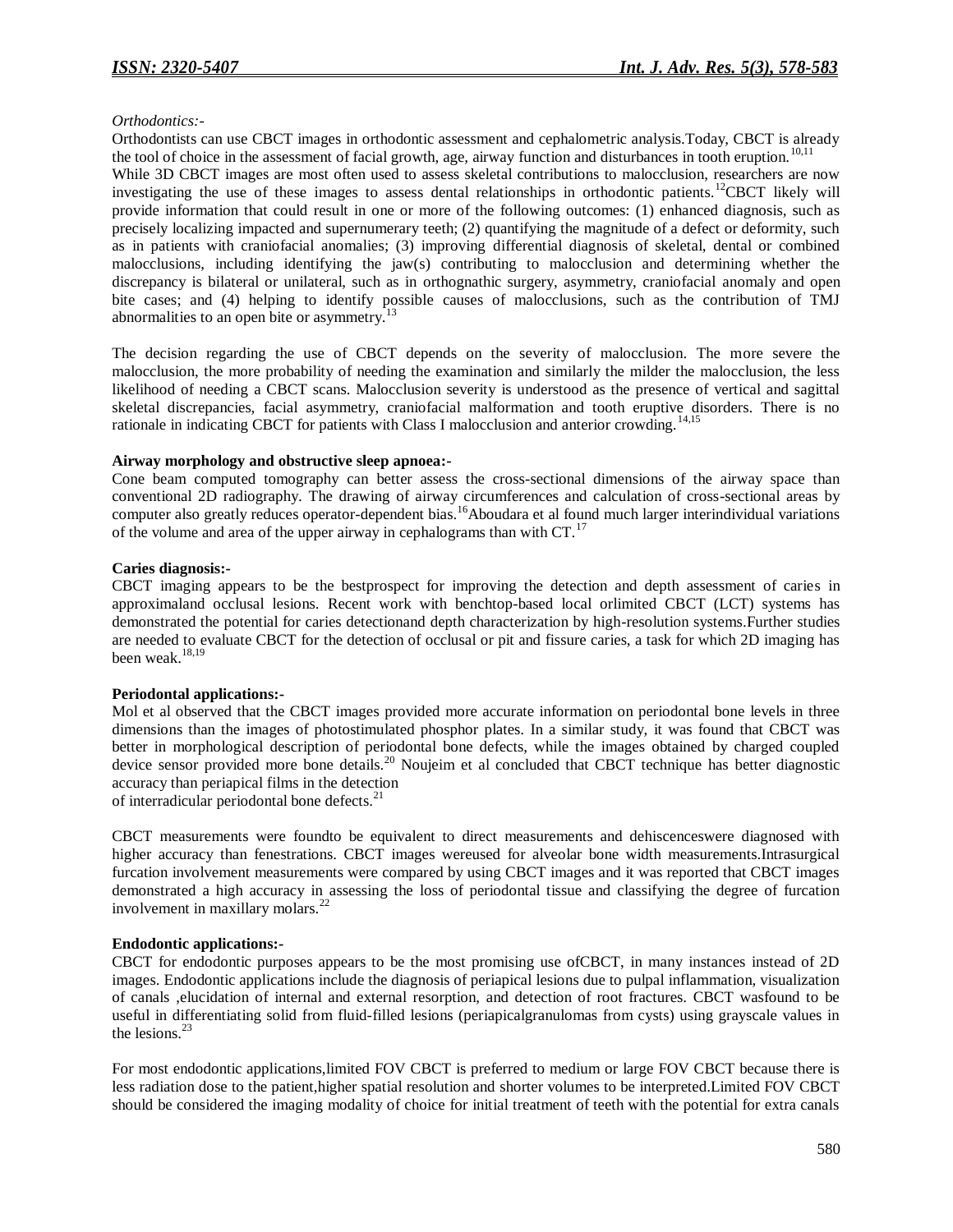and suspected complex morphology,such as mandibular anterior teeth, and maxillary and mandibular premolars and molars, and dental anomalies.If a preoperative CBCT has not been taken, limited FOV CBCT should be considered as the imaging modality of choice for intra-appointment identification and localization of calcified canals.Limited FOV CBCT should be considered the imaging modality of choice if clinical examination and 2-D intraoral radiography are inconclusive in the detection of vertical root fracture.Limited FOV CBCT should be the imaging modality of choice when evaluating the nonhealing of previous endodontic treatment to help determine the need for further treatment, such as nonsurgical, surgical or extraction and for nonsurgical retreatment to assess endodontic treatment complications, such as overextended root canal obturation material, separated endodontic instruments, and localization of perforations.<sup>24</sup>

#### **Temporomandibular joint diagnostics:-**

CBCT in general has an acceptable accuracy for diagnosing osseous TMJ abnormalities with fairly high sensitivity, although small abnormalities might be missed.CBCT most accurately depicted erosive changes of the bone cortex of the mandibular condyle.<sup>25</sup> The high detectability of CBCT images on bone morphology of mandibular condyles was observed.CBCT has also been found useful as an image-guided technique for safe puncturing of the superior TMJ space. CBCT has been applied in the evaluation of bifid mandibular condyles, coronoid hyperplasia and articular eminence morphology and to assess condylar remodelling accompanying splint therapy.<sup>26</sup> CBCT was applied in a series of cases of osteochondroma of the mandibular condyle and the value of 3D reconstructions when viewing expansive lesions was emphasized. CBCT has also been applied to cases with facial asymmetry and condylar hyperplasia,synovial chondromatosis, fibrous ankylosis in rheumatoid arthritis,metastasis of a bronchial carcinoma and juvenile idiopathic arthritis.  $26, 27, 28$ 

### **Oral and Maxillofacial Pathology:-**

CBCT is useful in evaluating the intricate anatomy of many unusual presentations, measuring their exact dimensions and their association with surrounding structures. CBCT scan is the imaging method of choice in pre and postoperative diagnosis assessment of inflammatory odontogenic cysts together with alloplastic graft materials repairement of the osseous defects and dental rehabilitation by metallic implants, due to high specific abilities in bone tissue 3D evaluation.Threedimensional imaging of cysts and tumors of the maxillofacial region can give the surgeon the vital information necessary for planning surgery; with volumetric analysis, this can help anticipate the need for and volume of a potential graft for reconstruction.<sup>8,29</sup> Various effects of cysts and tumours on the anatomic structures can be studied using CBCT.<sup>30</sup>

#### **Oral and maxillofacial surgery:-**

CBCT is the technique of choice in mid-face fracturecases, orbital fracture assessment and management and for inter-operative visualisationof the facial bones after fracture. Since itis not a magnetic resonance technique, it is thebest option for intra-operative navigation duringprocedures, including gun-shot wounds.CT is the modality of choice for the evaluation of complex facial fractures, especially those involving the frontal sinus, nasoethmoidal region, and the orbits.CBCT acquires all projection images in a single rotation, therefore scan time is reduced enormously (20 seconds or less), often performed with the patient in a seated position. Because the data are acquired volumetrically, voxel size is isotropic, equal in all 3 dimensions of the voxel, whereas conventional CT voxels are anisotropic, where the height of the voxel (Z-axis) is determined by slice pitch, a function of gantry motion.<sup>31</sup>

### **Prosthodontics:-**

Other than implant planning, CBCT has its role in prosthodontics as planning craniofacial defect reconstruction. Three‑ dimensional augmented virtual models of the patient's face, bony structures, and dentition can be created out of CBCT DICOM data by software volume rendering for treatment planning.The process of initial assessment to a follow‑ up during a 4 years review would be precise with the use of a CBCT, thereby improving the prognosis of over dentures.<sup>32</sup>

#### **Forensic dentistry:-**

CBCT technology offers 3D visualization and more complex and more accurate imaging compared to analog and digital radiographs. Increasing availability of this technology provides the forensic odontologist with an imaging modality capable of providing a 3D representation of the teeth and the jaws whose benefits may be extended in several ways to the science of forensic odontology.Rai et al investigated age estimation based on the pulp-to-tooth area ratio (PTR) of maxillary canines measured in three planes (axial, sagittal, and coronal) obtained from CBCT image data. $33$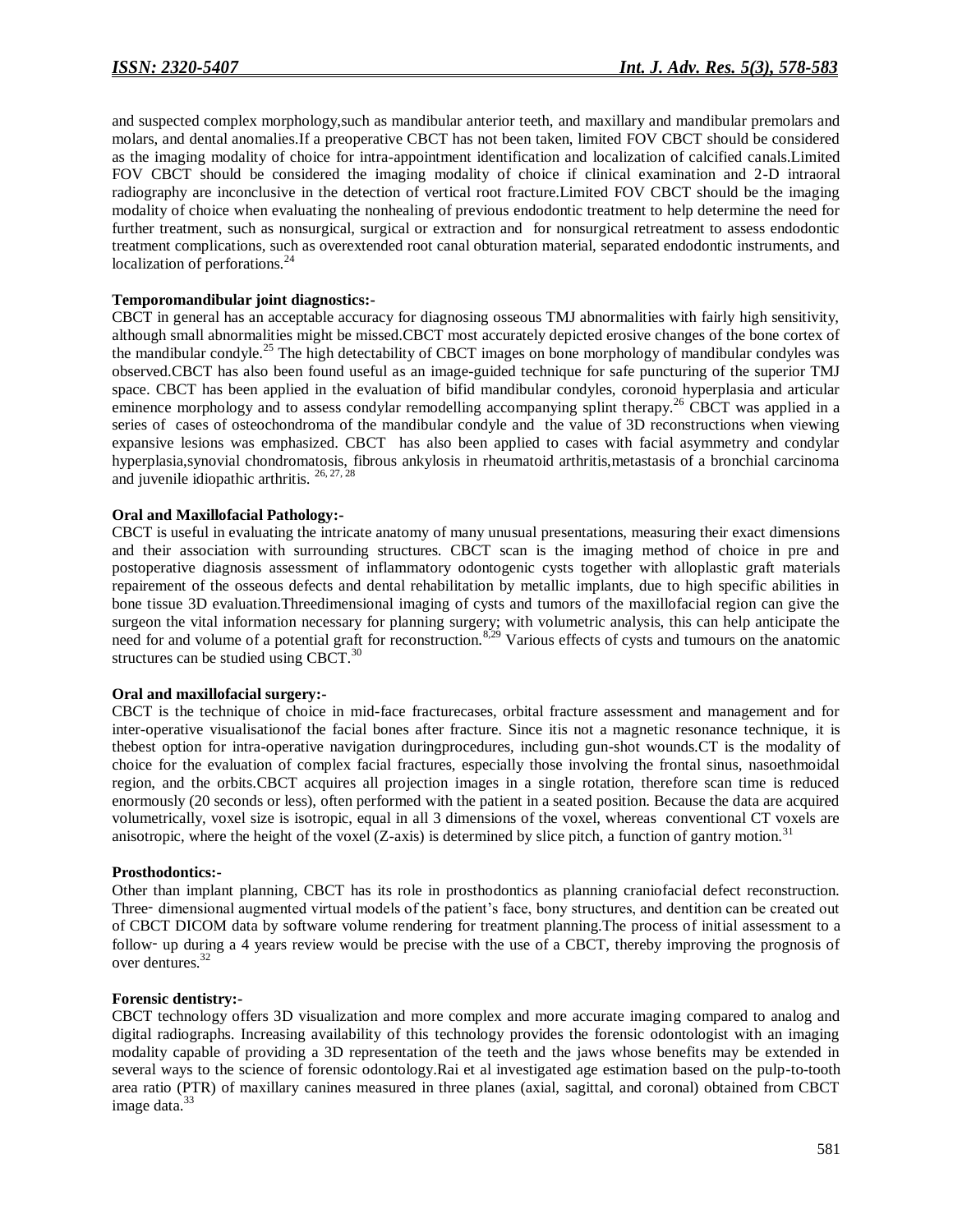### **Limitations of CBCT:-**

The spatial resolution and the contrast resolution ofCBCT is lower than that of conventional film-based or digital intraoral radiography . Radiographic artifacts are anotherproblem in CBCT imaging. The two types of artifact that can reducethe diagnostic yield of the images are distortion of metallicstructures, called "cupping artifact" and the appearance ofstreaks and dark bands between two dense structures , sothat these artifacts may reduce the diagnostic yield of images.The patient have to stay absolutely stillas his/her movement can adversely affect the sharpness ofthe final image during the scan. $34$ 

### **Effective dose of CBCT:-**

Heterogeneity in measurementmethods and scanning protocols between studies madecomparisons of effective doses of different CBCT unitsand scanning protocols difficult. Few studies relateddoses to image quality. Reported effective dose variedacross studies, ranging between 9.7 and 197.0 mSv forfield of views (FOVs) with height #5cm, between 3.9and 674.0 mSv for FOVs of heights 5.1–10.0 cm andbetween 8.8 and 1073.0 mSv for FOVs .10 cm.<sup>35</sup>

# **Conclusion:-**

In summary, with the continued decreasing cost ofCBCT technology, it is only a matter of time untilCBCT finds its way into the average dental practice. It is clear that the utility of the CBCT cannot be disputed. CBCT is capableof providing accurate, submillimeter-resolution images in formats allowing3D visualization of the complexity of the maxillofacial region.

# **References:-**

- 1. Ludlow JB, Davies-Ludlow LE, Brooks SL. Dosimetry of twoextraoral direct digital imaging devices: NewTom cone beam CTand Orthophos Plus DS panoramic unit. Dentomaxillofac Radiol.2003; 32:229-34.
- 2. Suomalainen A, Vehmas T, Kortesniemi M, Robinson S, Peltola J. Accuracy of linear measurements using dental cone beam and conventional multislice computed tomography. Dentomaxillofac Radiol. 2008; 37:10–7.
- 3. Gupta J, Ali SP. Cone beam computed tomography in oral implants. National Journal of Maxillofacial Surgery. 2013;4(1):2-6. doi:10.4103/0975-5950.117811.
- 4. Scarfe WC, Farman AG.What is cone-beam CT and how does it work? Dent Clin North Am. 2008 Oct;52(4):707-30.
- 5. Nakajima A, Sameshima G T, Arai Y, et al. "Two and three-dimensional orthodontic imaging using limited cone-beam computed tomography". Angle Orthod 2005;75:895-903.
- 6. Adibi S, Zhang W, Servos T, O'Neill PN. Cone beam computed tomography in dentistry: what dental educators and learners should know. J Dent Educ. 2012 Nov;76(11):1437-42.
- 7. Bornstein MM, Scarfe WC, Vaughn, Jacobs R.Cone Beam Computed Tomography in Implant Dentistry:A Systematic Review Focusing on Guidelines,Indications, and Radiation Dose Risks.Int J Oral Maxillofac Implants 2014;29 (Suppl):55–77.
- 8. Quereshy FA,Savell TA, Palomo JM. Applications of Cone Beam Computed Tomography in the Practice of Oral and Maxillofacial Surgery.J Oral Maxillofac Surg 2008; 66:791-796.
- 9. Swennen G.R., Mollemans W., Schutyser F. Three-dimensional treatment planning of orthognathic surgery in the era of virtual imaging. J. Oral Maxillofac. Surg. 2009;67(10):2080–2092.
- 10. Machado GL.CBCT imaging A boon to orthodontics.Saudi Dent J. 2015 Jan;27(1):12-21.
- 11. Vizzotto M.B., Liedke G.S., Delamare E.L., Silveira H.D., Dutra V., Silveira H.E. A comparative study of lateral cephalograms and cone-beam computed tomographic images in upper airway assessment. Eur. J. Orthod. 2012;34(3):390–393.
- 12. Lightheart KG, English JD, Kau CH, Akyalcin S, Bussa HI Jr, McGrory KR, McGrory KJ.Surface analysis of study models generated from OrthoCAD and cone-beam computed tomography imaging.Am J Orthod Dentofacial Orthop. 2012 Jun; 141(6):686-93.
- 13. Kapila SD, Nervina JM. CBCT in orthodontics: assessment of treatment outcomes and indications for its use. Dentomaxillofac Radiol. 2015 Jan; 44(1): 20140282
- 14. Garib DG, Calil LR, Leal CR, Janson G.Is there a consensus for CBCT use in Orthodontics? Dental Press J Orthod. 2014 Sep-Oct;19(5):136-49.
- 15. American Academy of Oral and Maxillofacial Radiology. Clinical recommendations regarding use of cone beam computed tomography in Orthodontics. Position statement by the American Academy of Oral and Maxillofacial Radiology. Oral Surg Oral Med Oral Pathol Oral Radiol. 2013;116(2):238-57.